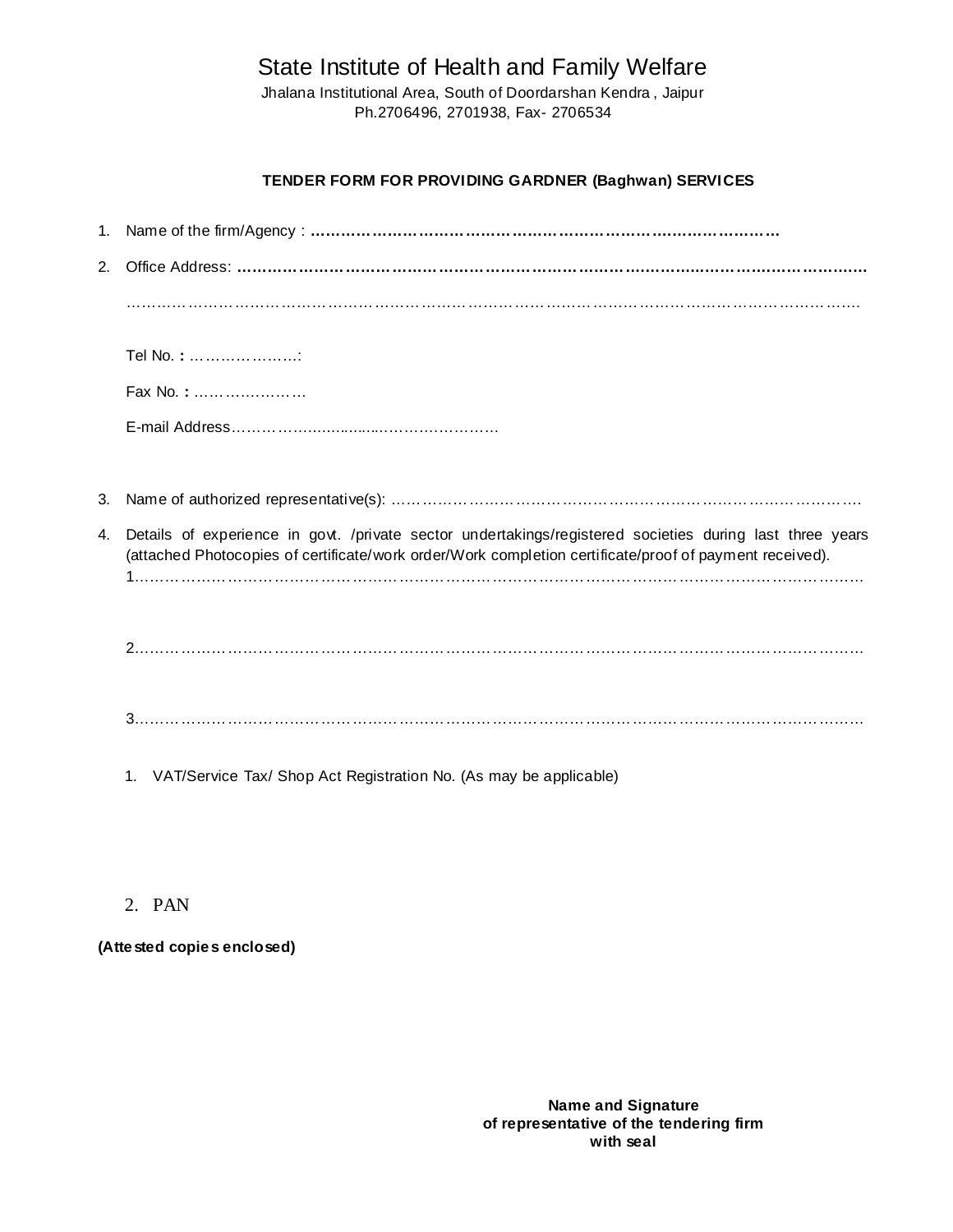### **TENDER FOR PROVIDING GARDNER SERVICES**

### **Quotation**

To The Director State Institute of Health & Family welfare Jaipur

| Sub: Rate Quotation for Providing Gardner Services. |  |
|-----------------------------------------------------|--|
|                                                     |  |

Sir,

We hereby provide our most Competitive rates for Providing Gardner Services in the given format as Below:-

| Sr. No. | <b>Description of Items</b>                                                                                                                                                                               | Per Unit Amount (in Rs.) |
|---------|-----------------------------------------------------------------------------------------------------------------------------------------------------------------------------------------------------------|--------------------------|
| 1.      | Minimum rates inclusive of all taxes, charges,<br>expenses & obligation and excluding Service tax<br>and service charge for providing gardener services<br>at SIHFW, in 8 hourly shifts at one unit point |                          |
| 2.      | Service charges (%)                                                                                                                                                                                       |                          |
| 3.      | <b>Net Cost</b>                                                                                                                                                                                           |                          |
| 4.      | Service Tax as applicable                                                                                                                                                                                 |                          |

**Name and Signature of representative of the tendering firm with seal**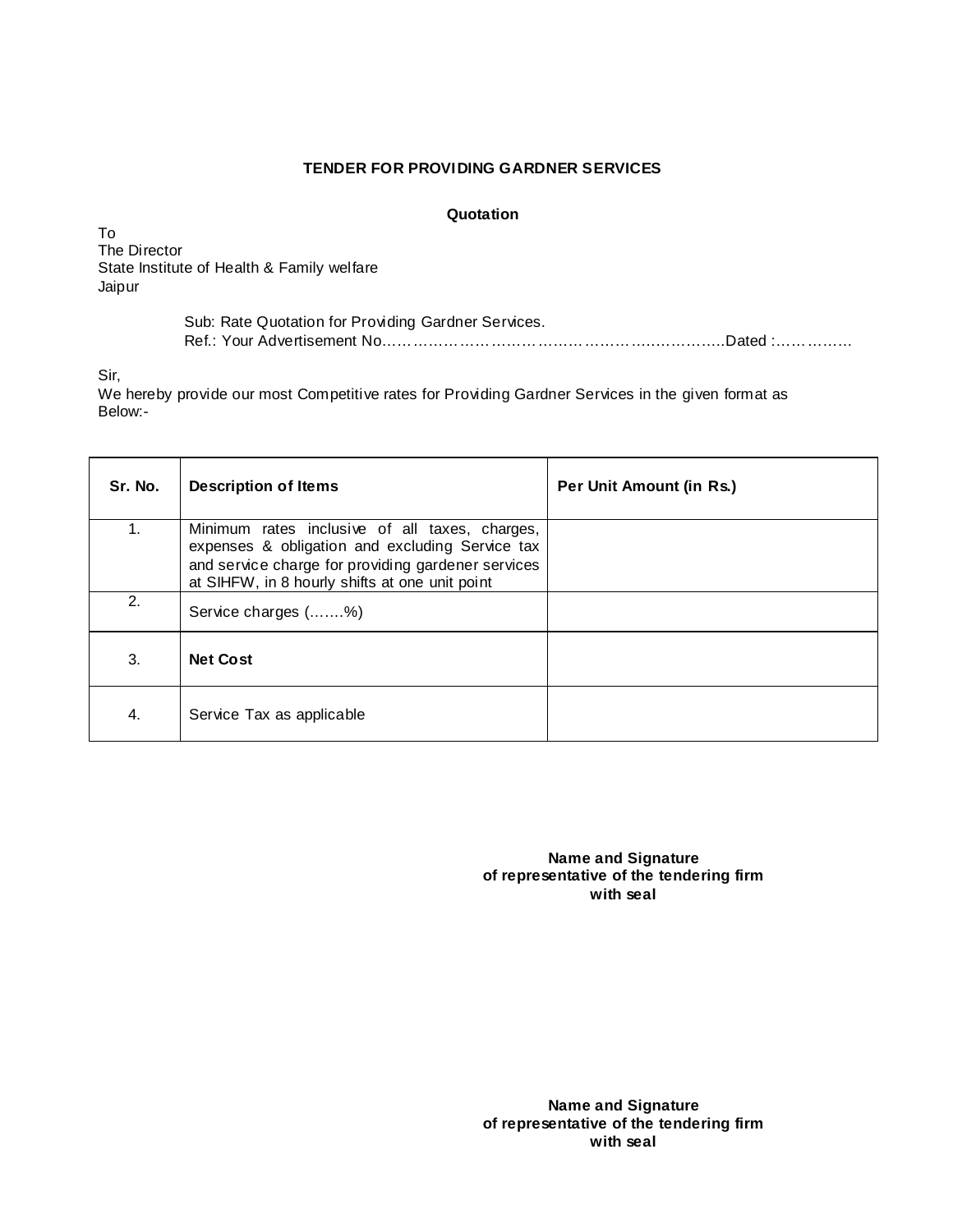- i. Incomplete bid/bids received after the prescribed date and time shall be summarily rejected.
- ii. Sub contracting of the work of any sort will not be allowed.
- iii. Period of the contract shall be for one year. It can be extended for further period on mutual consent.
- iv. Work hours would be as per labor act during the day between 9.00 am to 5.00 pm. Extra work shall be payable according to labor law.
- v. Gardner services will be required for taking care of plants, cleaning & cutting of Grass ground & maintaining flower pots, watering of plants etc.
- vi. The contractor is responsible for due compliance of laws relating to rendering gardener services, payment of statutory charges, obligations etc. The contractor is also liable for payment of statutory taxes and duties.
- vii. SIHFW will pay monthly fee including service tax and other obligations as may be worked out every month and service charges thereon after deduction of TDS on receipt of a bill. The bill should be accompanied by a certificate that the relevant laws have been complied with for payment of wages and deposit of EPF and ESI contribution.
- viii. SIHFW reserves the right to terminate the contract by giving notice in writing without giving any reason.
- ix. On expiry of the contract unless extended or upon termination of the contract under the provisions of the contract, the contractor shall remove his services from the site forthwith. The contractor shall be entitled only to receive payment till the date of the termination of contract. The contractor shall not be entitled to any other payment or compensation.
- x. SIHFW may at its option terminate whole or part of the contract without any written notice if the contractor refuses to render all or any of the services prescribed in the scope of the work or does not render them within the time or in the manner prescribed by SIHFW or becomes incapable of rendering them at all.
- xi. SIHFW will not be responsible for any litigation pertaining to the services rendered by the contractor or any of its employee, and in any case, if so happens, the contractor would be liable to bear all costs and consequences of such a litigation.
- xii. The contractor shall indemnify SIHFW Jaipur against any claim including payment to statutory authorities for which the contractor shall be wholly and severally liable.
- xiii. The Tendering firm will ensure to provide gardener services uninterruptedly and for this purpose will take every appropriate measure so as to ensure availability of service providers in all shifts and will be responsible for medical, legal and any other lawful implications of the execution of the contract and deployment of service providers.
- xiv. The Tendering firm will be liable for any exigencies, emergencies, accidents & loss of any property or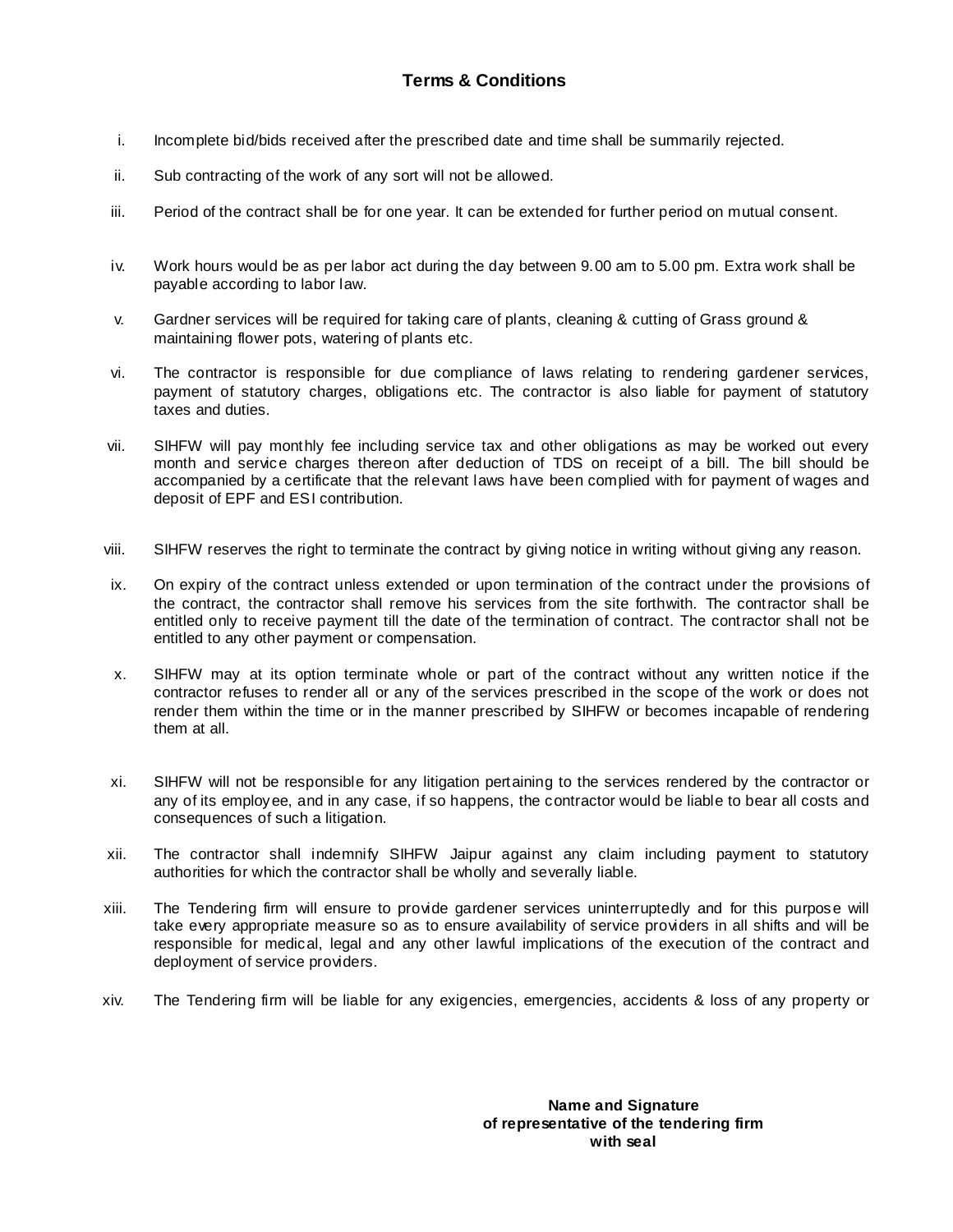part of body to anybody as a result of execution of the contract with SIHFW of providing gardener services and/or fulfilling duties & obligations.

- xv. That in case of the service providers so deployed by the agency does not come up to the mark in terms of general discipline or does not perform duties properly or indulges in any unlawful activity including riots or disorderly conduct, the agency on order of SIHFW shall immediately withdraw such service providers from the SIHFW premises with immediate replacement as well.
- xvi. In case of any dispute between the SIHFW and the tendering firm shall be referred to the arbitration of sole arbitrator appointed by SIHFW Jaipur. The award made by the Arbitrator shall be binding on the parties hereto.
- xvii. Director SIHFW reserves the right to accept or reject any of the tenders without assigning any reason thereof.